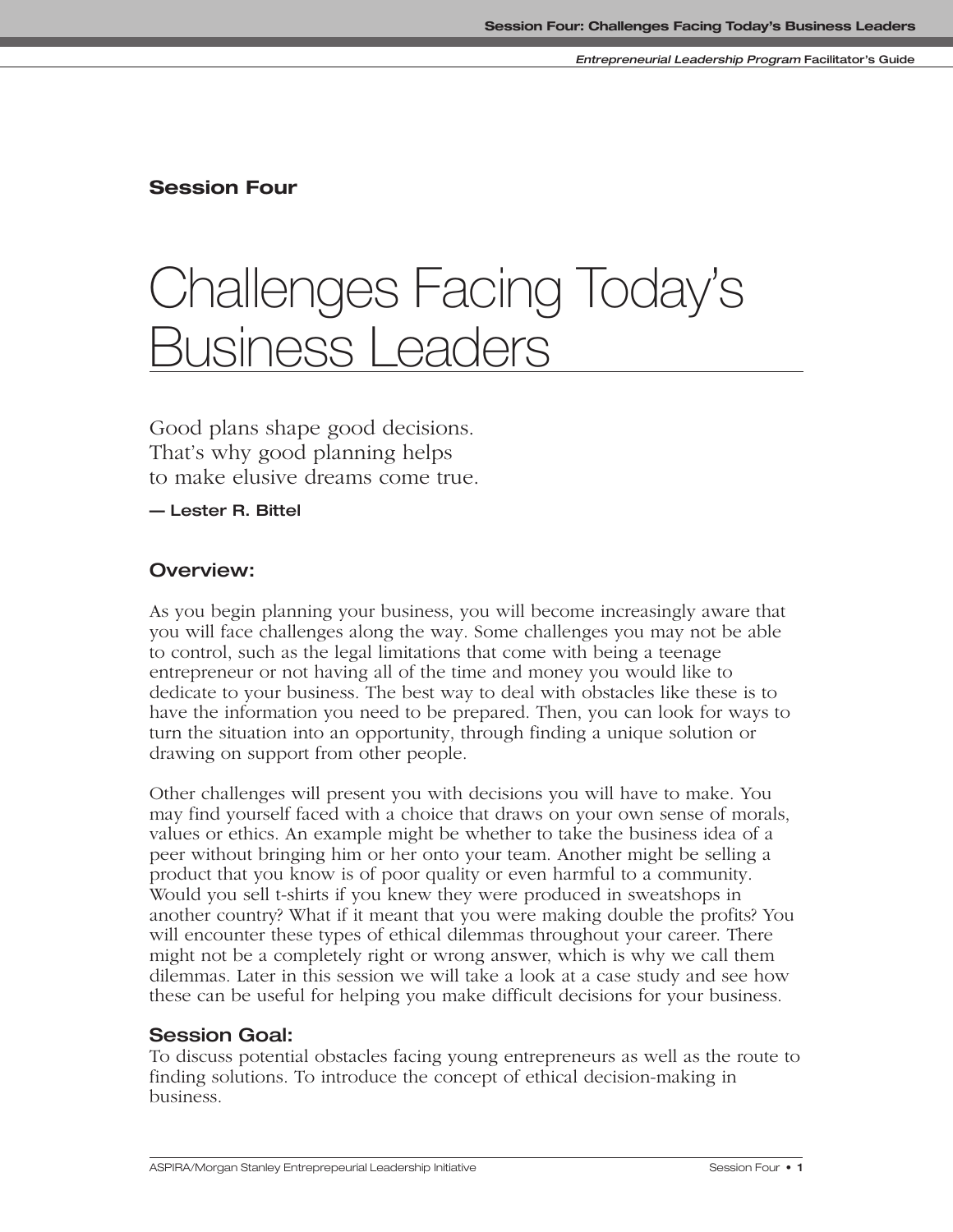| <b>Suggested Activities</b>                                                                                     | <b>Time</b> | <b>Objective</b>                                                                                                                                                                                 |
|-----------------------------------------------------------------------------------------------------------------|-------------|--------------------------------------------------------------------------------------------------------------------------------------------------------------------------------------------------|
| 4.1 Presentation: How<br>do I meet the challenges<br>I face as a teenage<br>entrepreneur?<br>presentation       | 10          | To understand common obstacles<br>to starting a business and review<br>a method for coming up with the<br>solutions.                                                                             |
| 4.2 Presentation:<br>Introduction to<br><b>Business Ethics</b><br>presentation                                  | 20          | Introduce students to the concept<br>of business ethics.                                                                                                                                         |
| 4.3 Interaction: Case<br><b>Studies on Business</b><br><b>Ethics</b><br>interaction                             | 15          | Allow students to examine<br>business case studies in ethics to<br>review decision-making process.                                                                                               |
| 4.4 Class Discussion:<br><b>Review background</b><br>research, current<br>events and case studies<br>discussion | 15          | Solicit input from students on<br>what they have observed about<br>ethics in the news.                                                                                                           |
| 4.5 Class Discussion:<br><b>Background Reading</b><br>discussion                                                | 20          | Discuss this week's assigned text.<br>Review the major lessons and<br>answer any questions. Determine<br>how students can put the<br>information to use for their own<br>entrepreneurship plans. |
| <b>4.6 Session VI Preview</b><br>and Assignments<br>$\bullet$<br>preview                                        | 5           | Provide overview of next session's<br>topic. Clarify time and meeting<br>place of next activity. Assign<br>background reading.                                                                   |

# **Section activities at a glance:**



ASPIRA/Morgan Stanley Entreprepeurial Leadership Initiative **Session Four • 2** Session Four • 2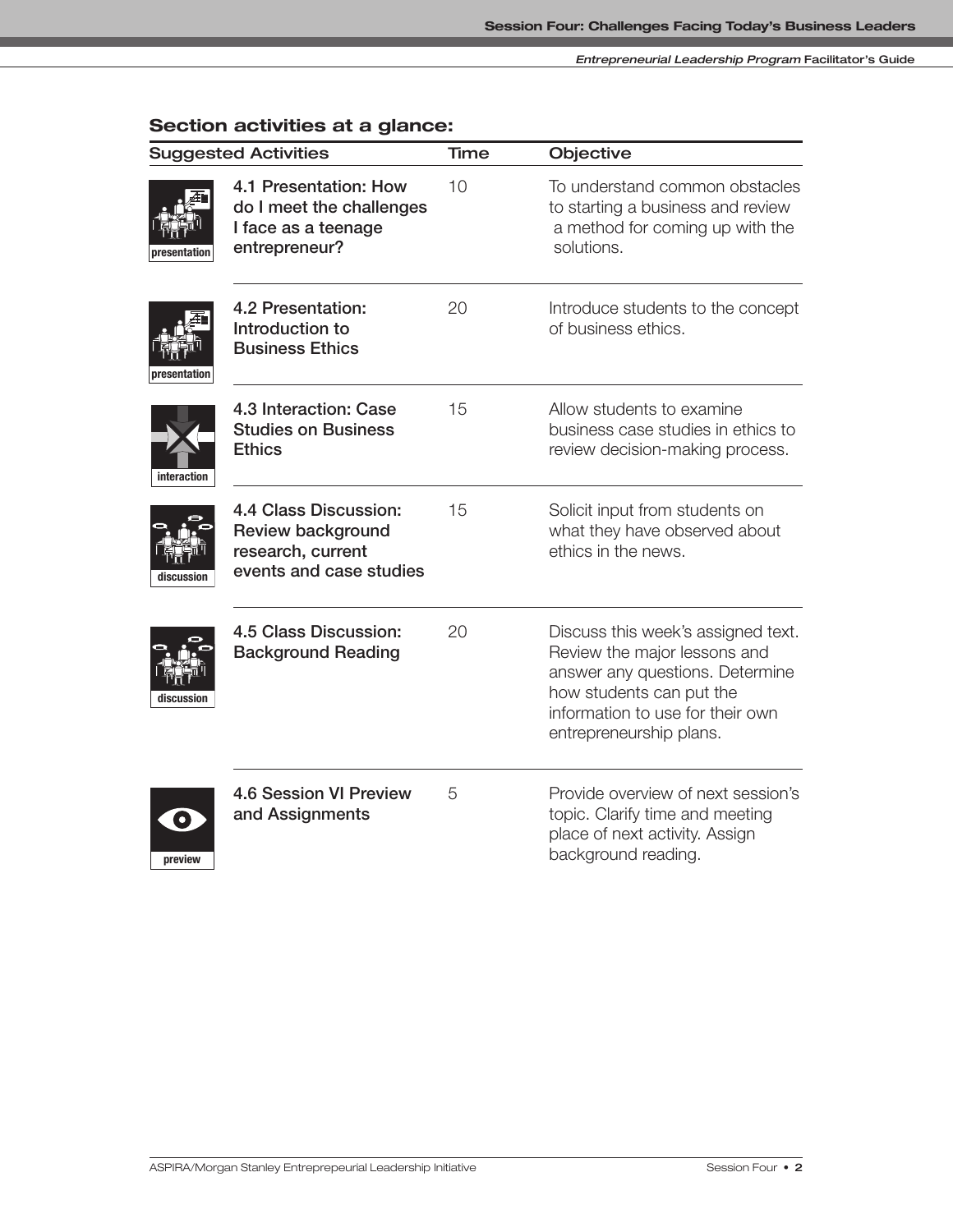

**Activity 4.1: Presentation: What challenges do I face as a teenage entrepreneur?**

**Time:** 10 minutes

**Purpose:** To understand common obstacles to starting a business and review a method for coming up with the solutions.

**Materials Needed:** Chalkboard or flip chart, participant handouts.

#### **Facilitator Presentation — Discussion Notes:**

(Begin by asking students to fill out only the table section of Handout 1. When they are finished, facilitate a short discussion on which areas seemed to present the most problems for the group. If there is a consensus, you may want to focus on these points during this session and future club meetings.)

Any entrepreneur faces a series of challenges, and this is even truer for young people. Being in school full time and not having much savings to set up your operations can seem like major obstacles to getting your business off the ground. In this section, we will discuss the steps to addressing your major concerns. They are as follows:

From Participant Handout 2:

- 1) Recognize potential challenges (in Handout 1, students took this step)
- 2) Gather as much information about each issue as possible. For example, find out the legal requirements for getting a business loan in your state.
- 3) Look for other routes to solving the problem. To use the above example, what are other ways, besides through a bank, to finance your business?
- 4) Look at how others have dealt with the same problem (Hint: through case studies or interviews with entrepreneurs).
- 5) Seek "expert" advice. Remember that few entrepreneurs go it alone. Don't be afraid to talk to people and ask for input and ideas.
- 6) Decide on your action plan. Come up with alternative paths in case the first plan is not successful.
- 7) Try, try, and try again!
- 8) Never forget that young entrepreneurs are often the most successful! Your energy level, intelligence, drive and creativity can defeat any obstacle.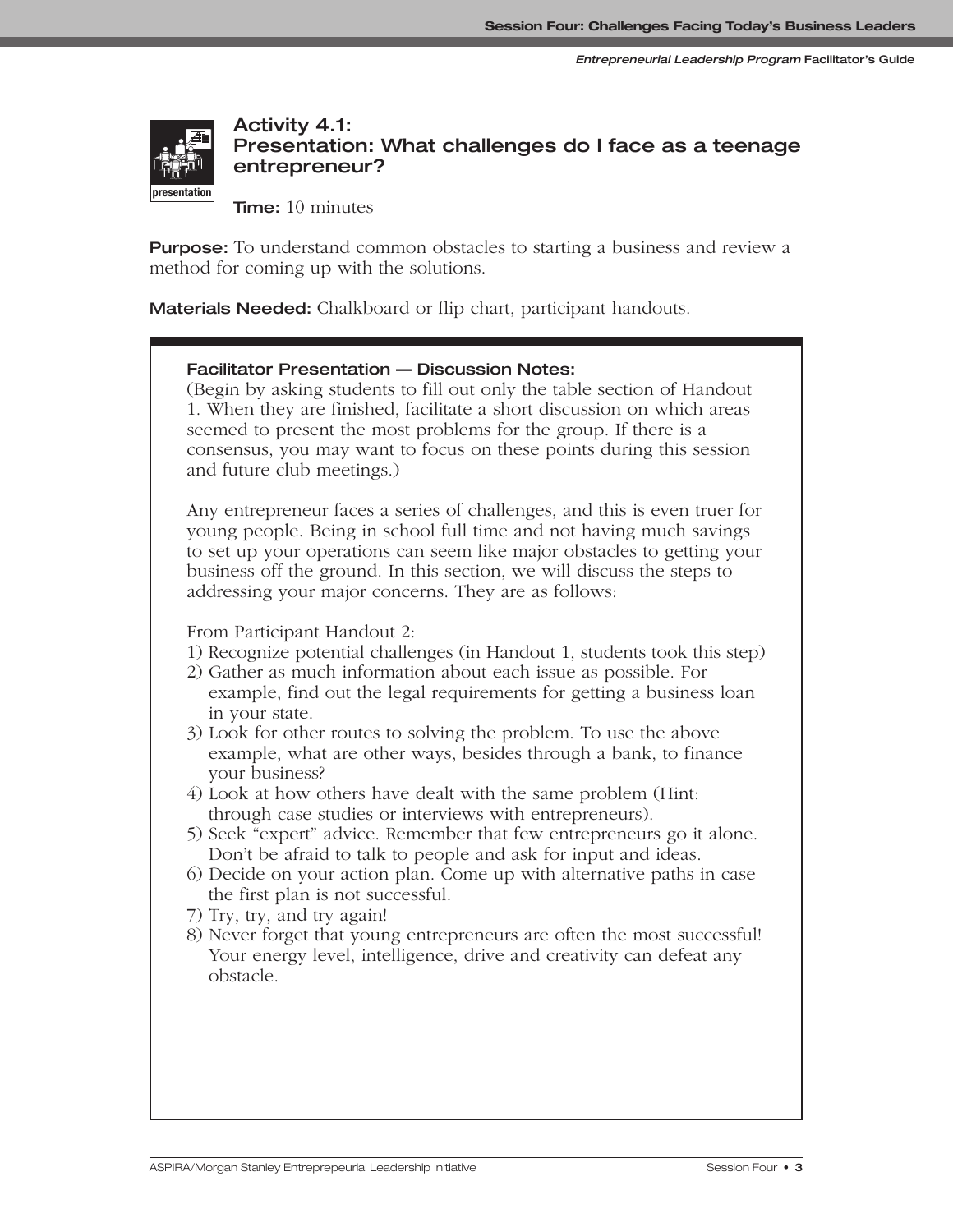If students are able to identify common areas of concern, you may decide to assign a few to individuals or teams to the "case" using the above series of steps. Consider inviting an expert to the class (local entrepreneur, banker, lawyer) during the next session who can address these issues specifically.

Ask students to complete the bottom half of Handout I, describing their action plan, either in class or as homework to be reviewed in the next session.

#### **Discussion questions:**

Does anyone wish to share additional challenges he or she wrote in last rows of Handout 1?

What are possible solutions or another way to approach these obstacles?

Have the students encountered examples of ways to approach these problems in any of the assigned books or from talking to entrepreneurs?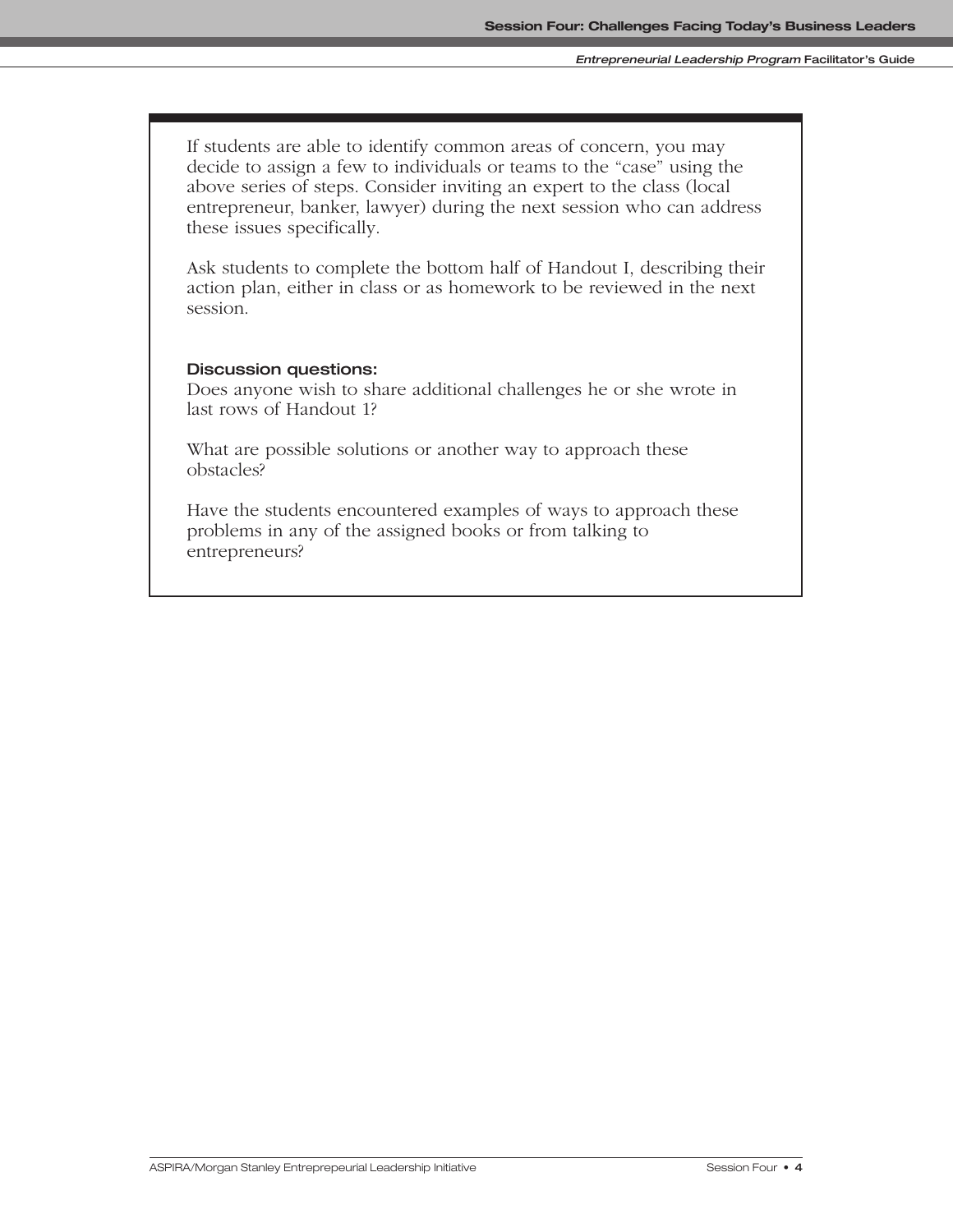

**book talk**

## **Activity 4.2: Presentation: Introduction to Business Ethics**

**Time:** 10 minutes

**preview**

**Purpose:** Introduce students to the concept of business ethics.

**Materials Needed:** Chalkboard or flip chart, participant handouts.

### **Facilitator Presentation — Discussion Notes:**

(Encourage students to follow along on their handouts)

One of the biggest challenges you will face as a business owner has to do with ethics. You would have to have been living under a rock to miss the huge number of corporate scandals in the news over the last few years. Company names like Enron, MCI Worldcom, Arthur **interaction** Anderson, Martha Stewart, and Tyco should ring some bells. The management of these companies has all been accused of committing crimes that, in many cases, took money away from their employees and their investors. With so many business leaders under investigation or behind bars, the role of ethics in running a business has become a serious area of concern. As a future business owner, it is important for you to understand how ethical decision making will contribute to the future of your company, employees, creditors and investors.

To get started, what are ethics? Is doing something unethical the same as doing something illegal? The answer is not necessarily. Ethics has to do with your own sense of what is right or wrong. Some people prefer terms like morals or values. In many cases, there is overlap between what most people view as right or wrong and what the law dictates. Homicide is one area where this is the case. Other areas may be more difficult. Think about something as simple as jaywalking or as complex as abortion or drug policy: because of your own sense of ethics, you may feel differently about these areas than what the law tells you.

When we begin talking about business decisions, it becomes important to differentiate between what is illegal and what unethical. It may seem like a simple, black and white matter to follow the law, although many of the companies named above found even this to be challenging. When it comes to applying ethics to running your business, decisions become more difficult. Why is this the case? Because many times taking the ethical route is not the fastest, easiest, or most profitable. For example, if you could increase your profits and grow your company faster by not providing health insurance for your employees, would you do it? Many business owners choose profits over ethics.

<sup>&</sup>lt;sup>1</sup> http://www.sba.gov/starting\_business/planning/basic.html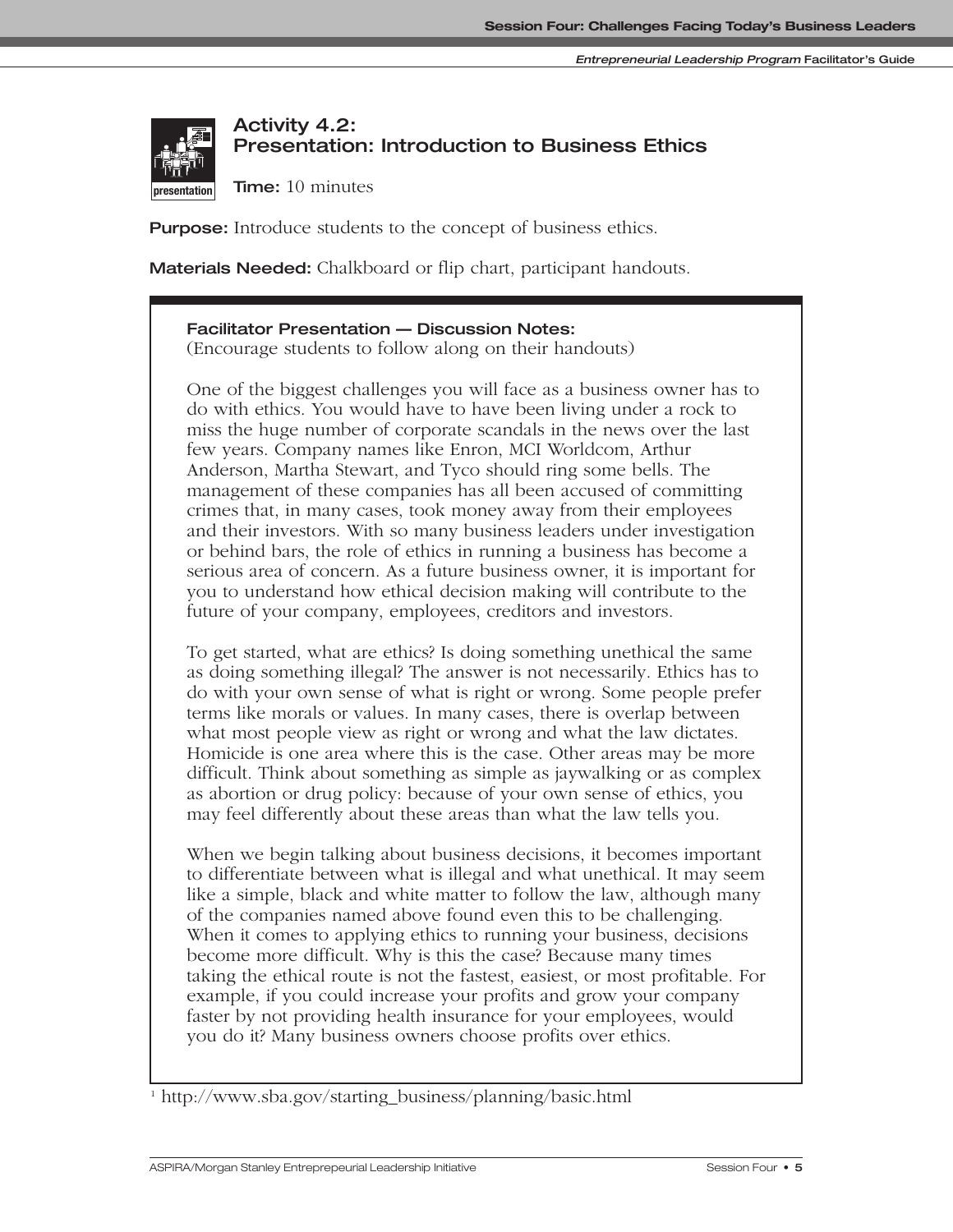#### **Entrepreneurial Leadership Program Facilitator's Guide**

(Students should complete handout 3)

As you prepare your business plan, you must learn to develop an awareness of the ethical dilemmas you will face. These may include:

- health/safety/environmental issues in the workplace/community/country;
- respect of others' property and rights;
- importance of maintaining quality of the service/product;
- awareness of the laws and regulations to be obeyed;
- importance of transacting business without deception;
- obligations of timelines/contracts to be met;
- willingness and commitment to get the job done;
- importance of being trustworthy;
- willingness to keep customers satisfied; and,
- creating an atmosphere of excellence, integrity, and strong ethical performance.

In the following activity, students will have an opportunity to explore mock ethical dilemmas.

(Students should complete handout 4)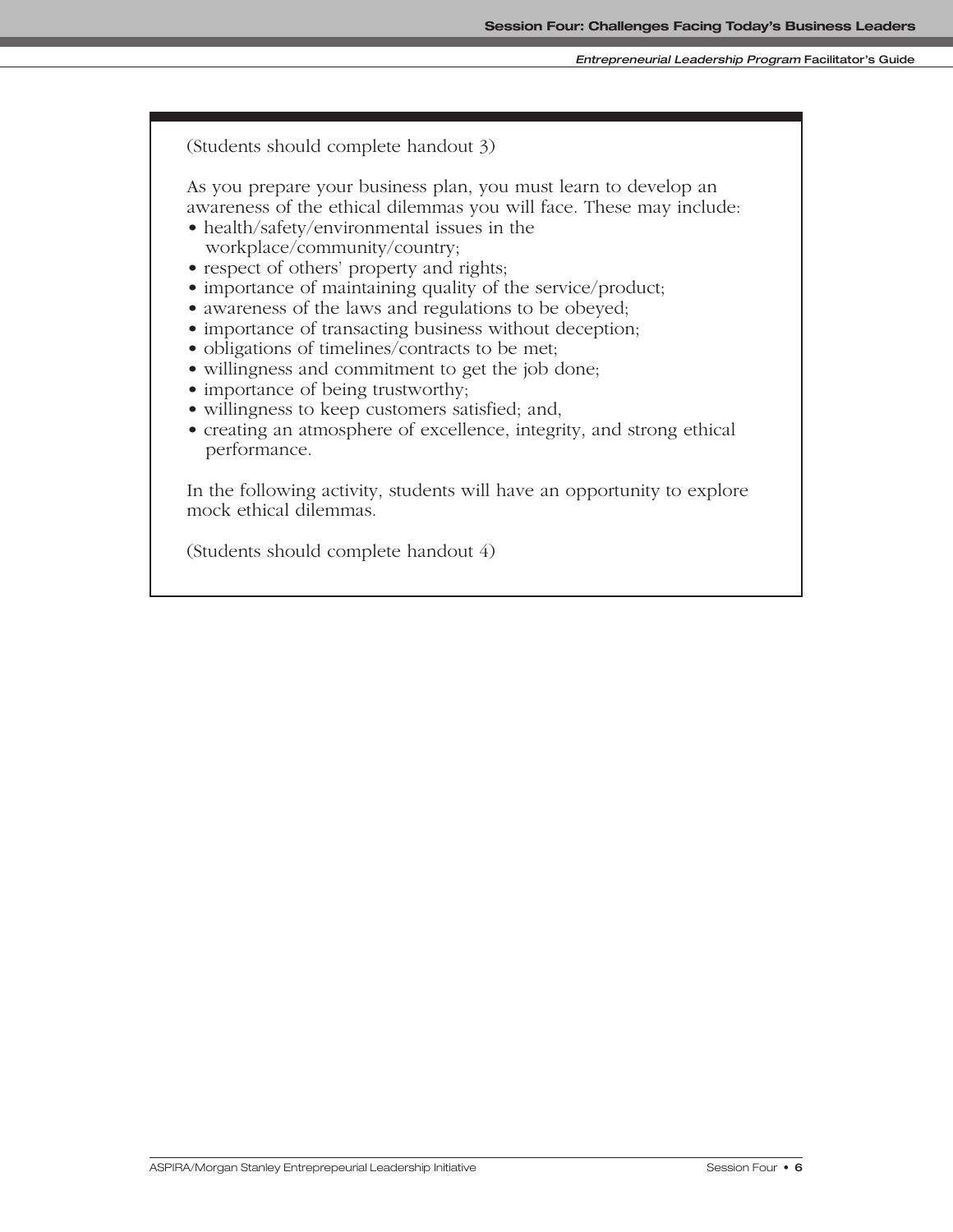# **Activity 4.3: Interaction — Business Case Studies on Ethics**

**Time:** 10 minutes

**Purpose:** Allow students to examine business case studies in ethics to review decision-making process.

**Materials Needed:** Chalkboard, overhead and transparencies, or flip chart; current events articles; journals.

#### **Activity Plan:**

**interaction**

- 1) Divide students into small groups of two or three.
- 2) Assign one or more of the ethical "cases" from Handout 5.
- 3) Give students a time-frame to discuss the case and come up with a recommendation they would give to the executive director of the company.
- 4) Students should be encouraged to identify areas where they feel they need more information.
- 5) Have groups take turns presenting their case and their recommendations.
- 6) Ask each group to discuss the process they went through and the solutions they considered when coming up with its recommendation.
- 7) Encourage other groups to give feedback or express alternative points of view.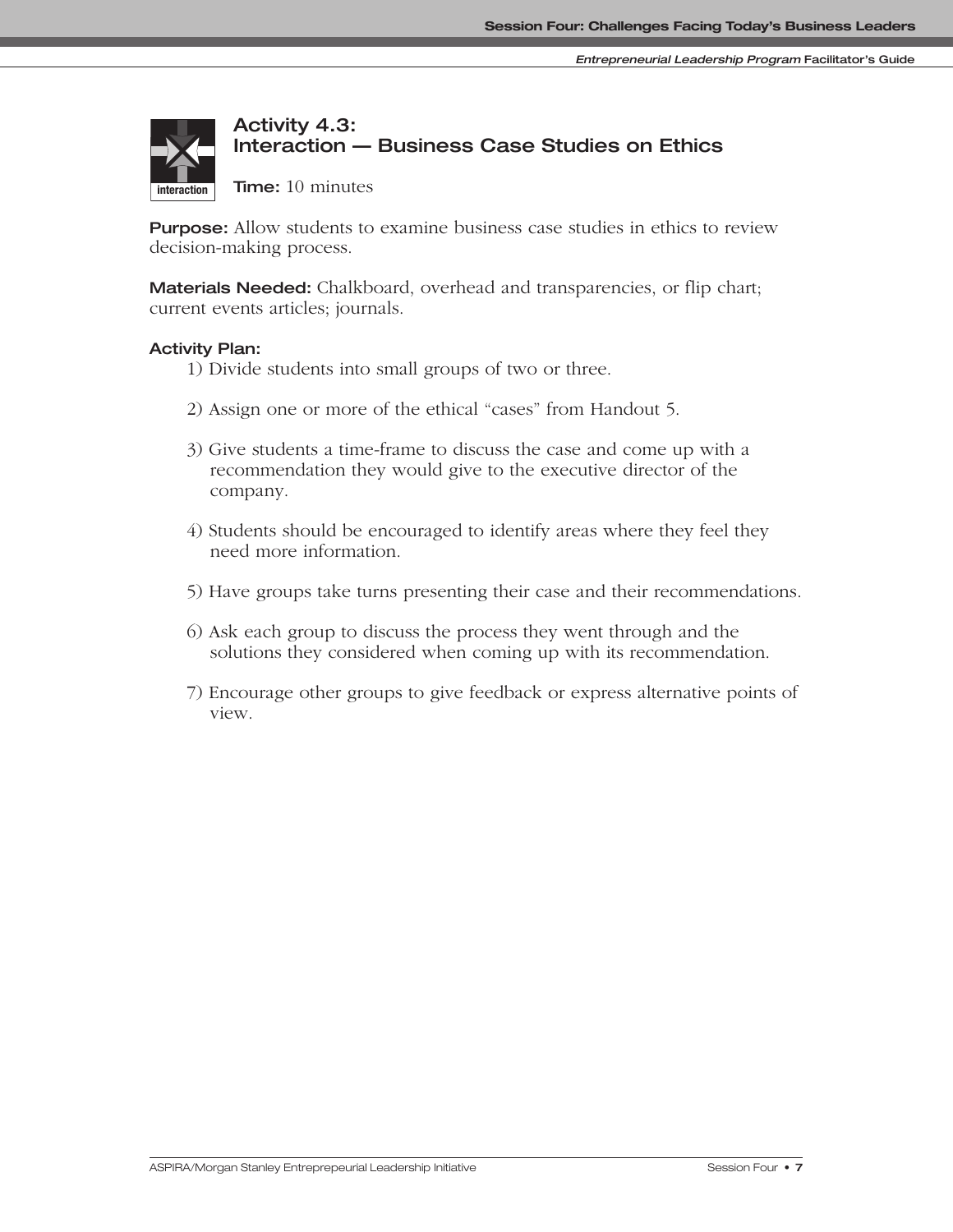

**Activity 4.4: Class Discussion**

**Time:** 10 minutes

**Purpose:** Solicit input from students on what they have observed about business challenges, decision-making and ethics over the past week.

**Materials Needed:** Chalkboard, or flip chart; current events articles; journals.

#### **Discussion Ideas:**

During a typical *Aspira Business Club* session, a portion of the time should be dedicated to discussing current events. You may have elected to assign a topic based on an upcoming session, or may leave this session open to students' interests. You may wish you use this portion of class to assess the students' current knowledge and opinions about entrepreneurship and business practices in general. Using the feedback, consider ways to tailor the course further to students' interests.



### **Activity 4.5: Discussion of Background Reading**

**Time:** 20 minutes

**Purpose:** Discuss this week's assigned text. Review the major lessons and answer any questions. Determine how students can put the information to use for their own entrepreneurship plans.

**Materials Needed:** "Book Discussion Notes" found in the *Teaching Entrepreneurship* Guide for whatever text has been assigned as the pre-course reading. Copies of participant handouts.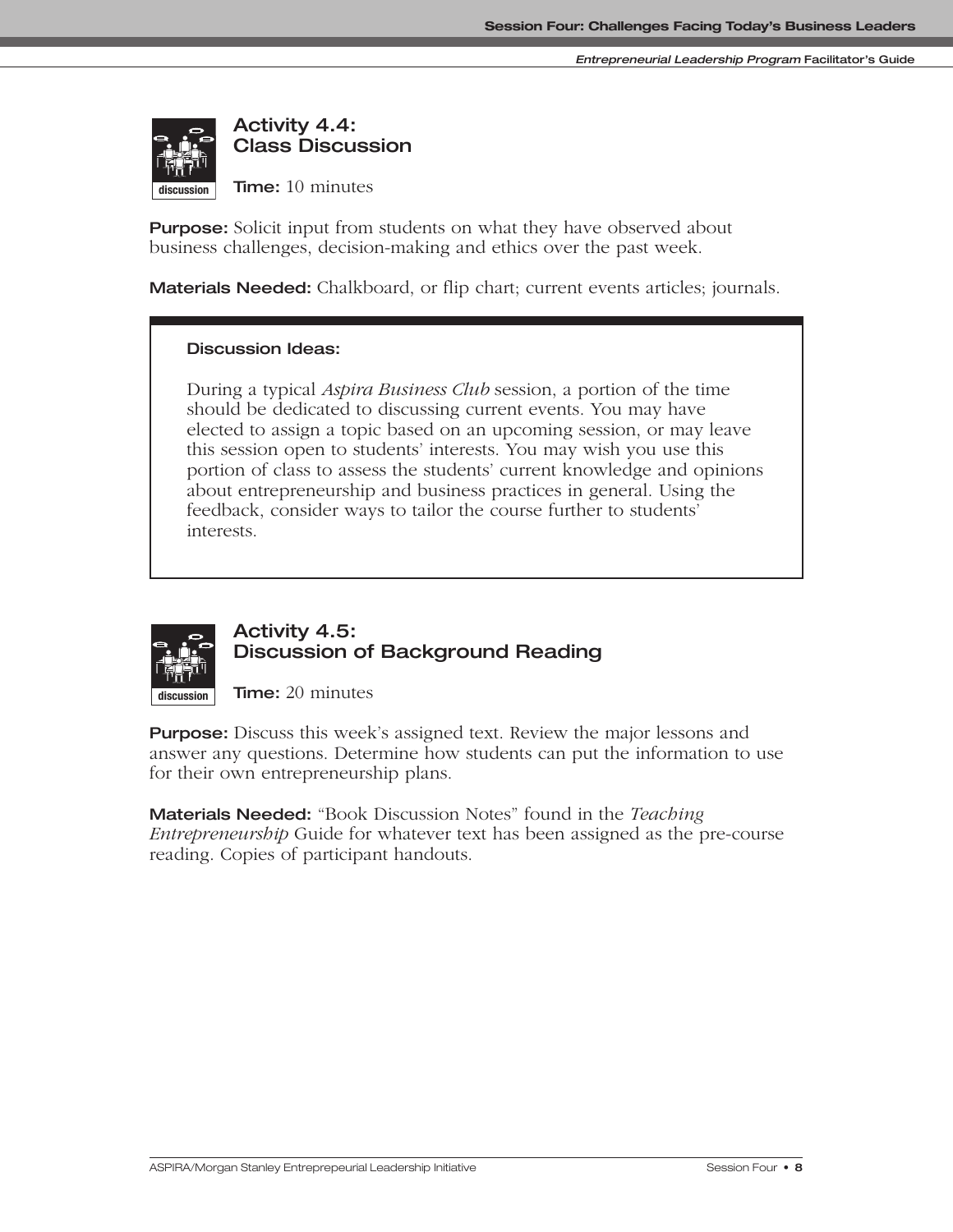### **Activity 4.6: Assignments & Session 7 Preview**  $\bullet$ **preview**

**Time:** 5 minutes

**Purpose:** Provide overview of next session's topic. Clarify time and meeting place of next activity. Assign background reading, journal entry and research topics.

#### **Materials Needed:** None

#### **Steps to Cover:**

**presentation discussion**

- 1) Using the Objectives Section of the Session 7 Facilitator's Guide, preview the topics that will be discussed during the next session.
- 2) Assign students a topic for next week's journal entry.
- 3) Assign the pages or chapters for the next session's book discussion.
- 4) Make sure that students are clear on the next meeting time and place of the *Aspira Business Club*. Indicate how any schedule changes will be communicated and decide if you or a student will send a reminder.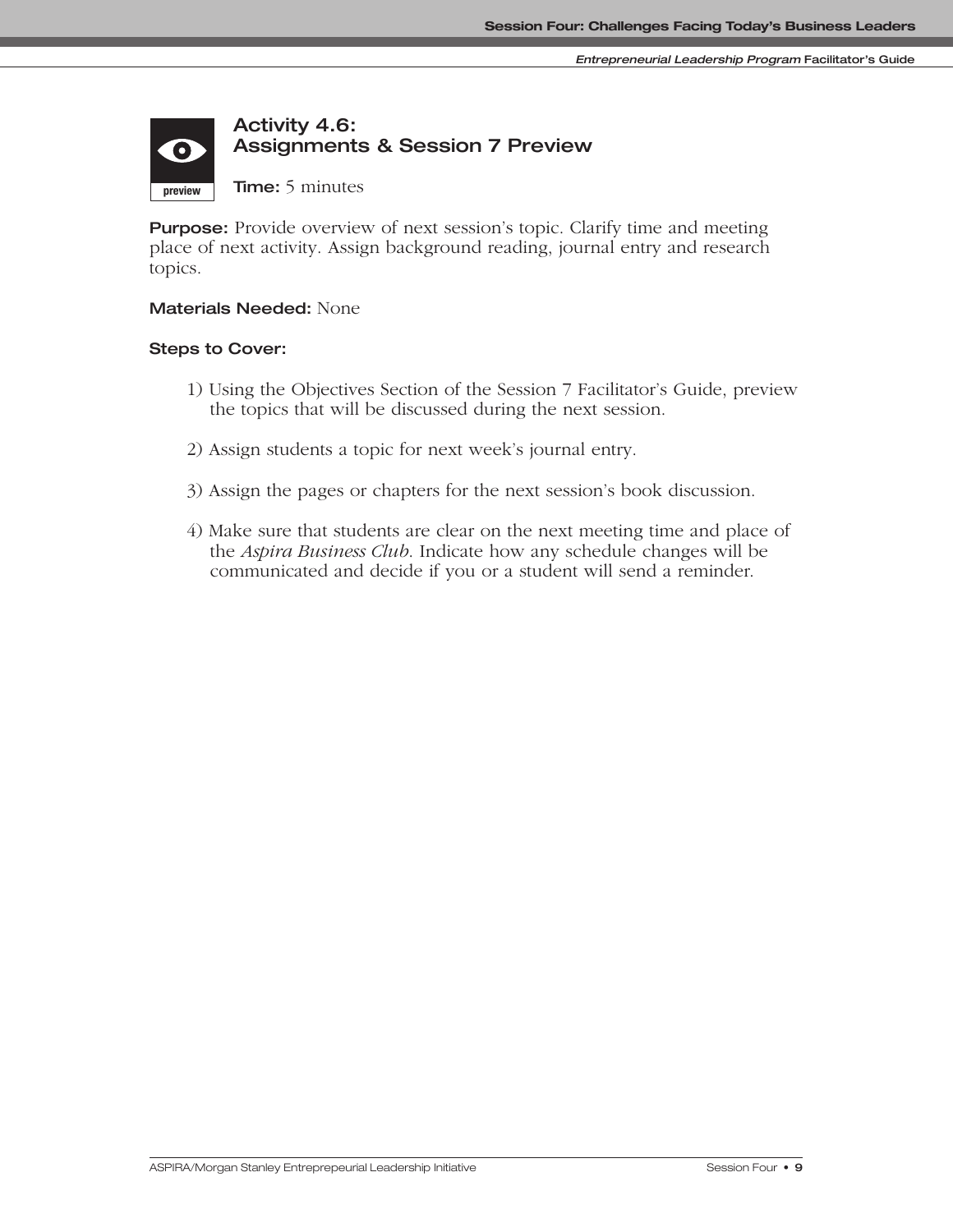# **Handout 1: Address Your Challenges**

**In the following table, rank each challenge based on your gut feeling about whether it will be a problem for your business. If there is something not listed here, write it in the empty rows.**

| <b>CHALLENGE</b>        | <b>LEVEL OF IMPORTANCE</b> |                       |                |           |  |
|-------------------------|----------------------------|-----------------------|----------------|-----------|--|
|                         | <b>Critical</b>            | Some<br><b>Doubts</b> | <b>Neutral</b> | Confident |  |
| Afraid of failure       |                            |                       |                |           |  |
| Lack of capital (money) |                            |                       |                |           |  |
| Lack of time            |                            |                       |                |           |  |
| Legal restrictions      |                            |                       |                |           |  |
| Lack of experience      |                            |                       |                |           |  |
| Lack of education       |                            |                       |                |           |  |
| Afraid what friends or  |                            |                       |                |           |  |
| family will think       |                            |                       |                |           |  |
|                         |                            |                       |                |           |  |
|                         |                            |                       |                |           |  |
|                         |                            |                       |                |           |  |

Now, decide what three areas need the most immediate attention and mark them with a check. You will be asked to share your concerns with the club to get others' input.

What is your action plan for removing the obstacles in the way of starting your business?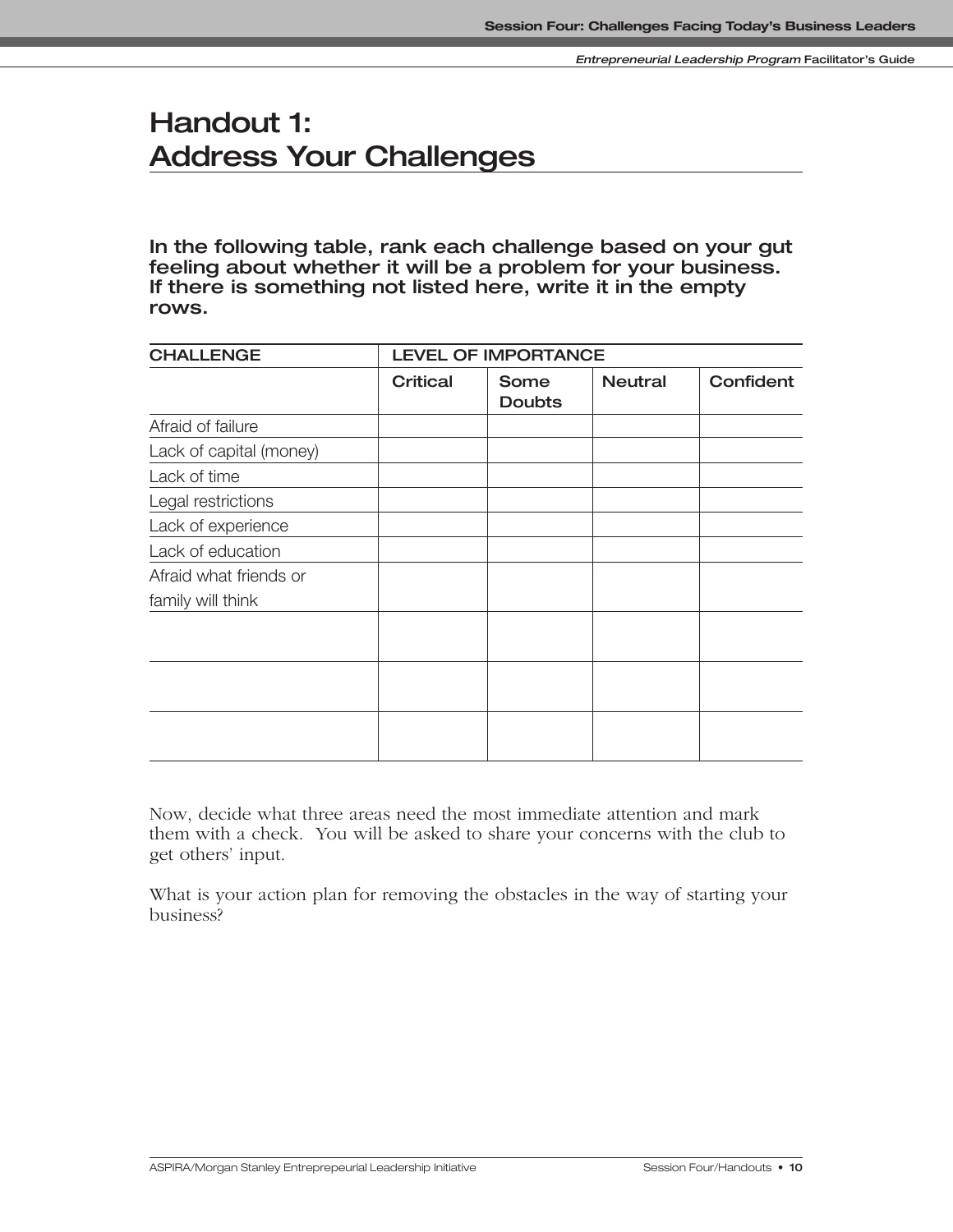# **Handout 2: Steps for Turning Obstacles into Opportunities**

- 1) Recognize potential challenges (in Handout 1, students took this step)
- 2) Gather as much information about each issue as possible. For example, find out the legal requirements for getting a business loan in your state.
- 3) Look for other routes to solving the problem. To use the above example, what are other ways, besides through a bank, to finance your business?
- 4) Look at how others have dealt with the same problem (Hint: through case studies or interviews with entrepreneurs).
- 5) Seek "expert" advice. Remember that few entrepreneurs go it alone. Don't be afraid to talk to people and ask for input and ideas.
- 6) Decide on your action plan. Come up with alternative paths in case the first plan is not successful.
- 7) Try, try, and try again!
- 8) Never forget that young entrepreneurs are usually the most successful! Your energy level, intelligence, drive and creativity can defeat any obstacle.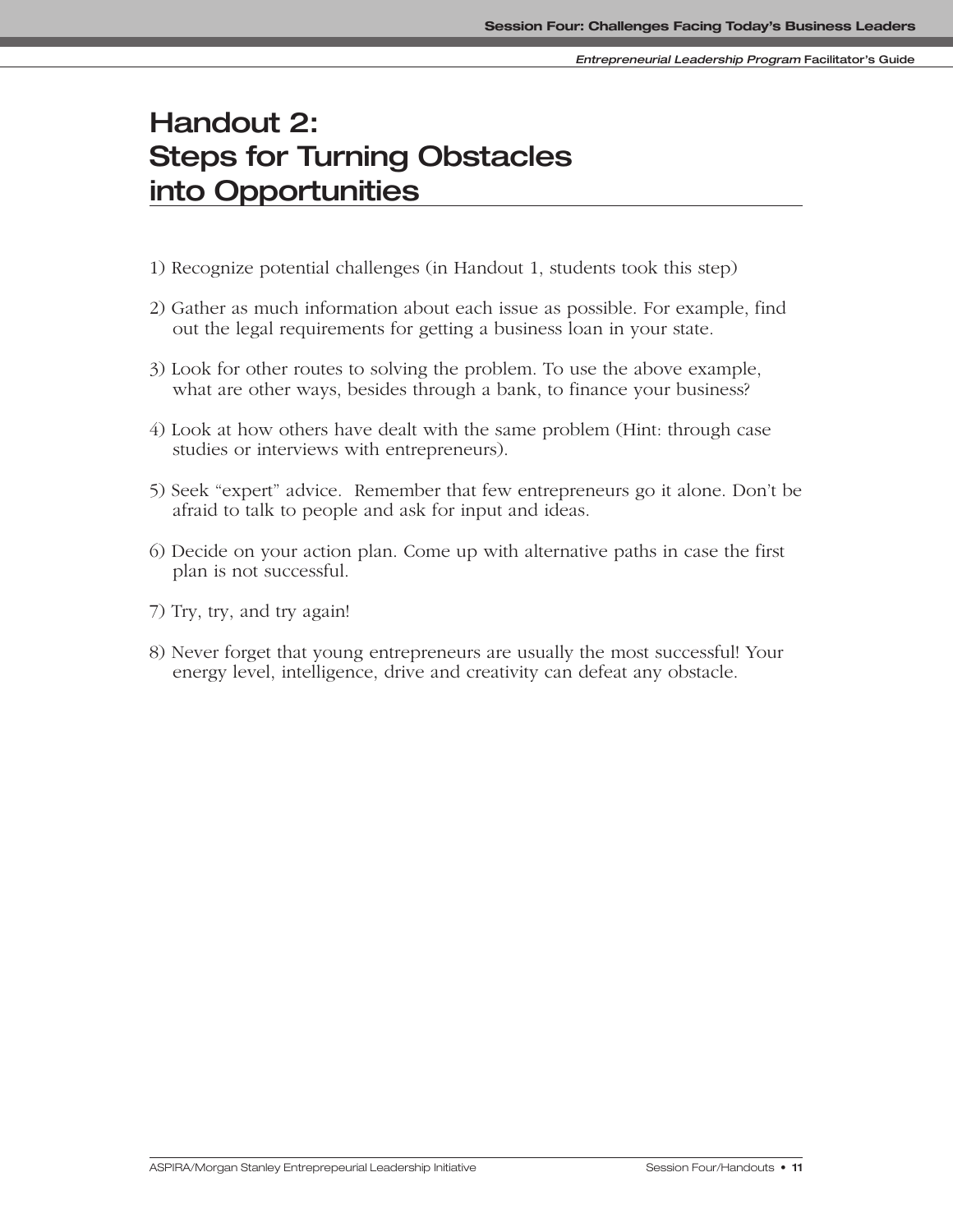# **Handout 3: Illegal vs. Unethical**

### **Definition of Illegal: Something prohibited by the law. Definition of Unethical: Something you feel is wrong.**

- 1) Give an example of something that you feel is illegal as well as unethical, meaning that at no point is the behavior justified.
- 2) Give an example of something that you feel is illegal but is ethical, meaning that in some cases the behavior is justified.
- 3) Give an example of something that is legal but you feel is unethical, meaning the law permits it but you feel it is wrong.
- 4) Give an example of a business decision where ethics come into play.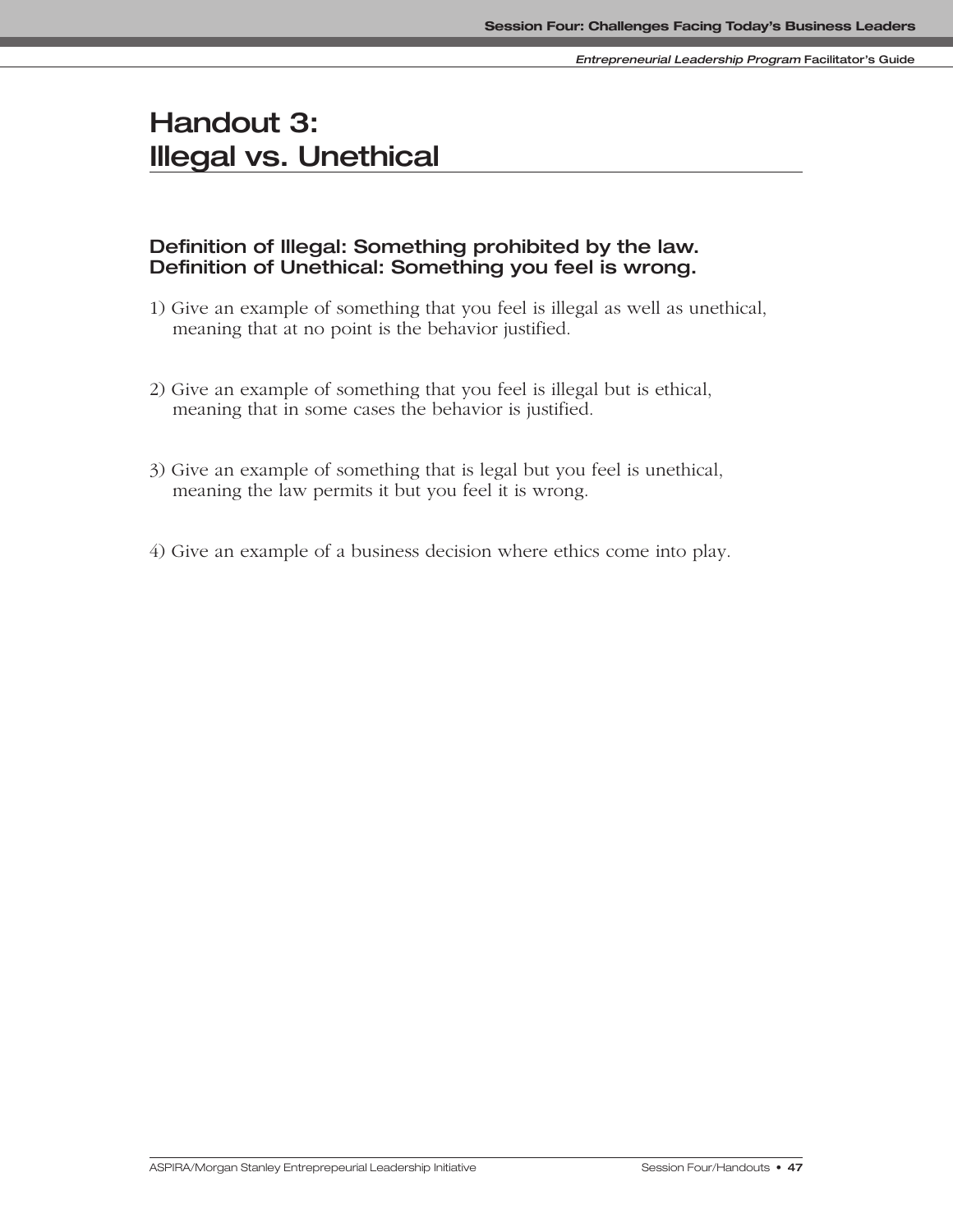# **Handout 4: Ethical Decision-Making in Running a Business**

**Determine how your business will affect each of these areas, on a longterm basis, and write "Negative, No Effect, Positive after each area. Underneath each line, write how these effects will be achieved.**

| Your community?                                                                                                                                                                                                                                                                                                                                                                                                 |
|-----------------------------------------------------------------------------------------------------------------------------------------------------------------------------------------------------------------------------------------------------------------------------------------------------------------------------------------------------------------------------------------------------------------|
|                                                                                                                                                                                                                                                                                                                                                                                                                 |
|                                                                                                                                                                                                                                                                                                                                                                                                                 |
|                                                                                                                                                                                                                                                                                                                                                                                                                 |
|                                                                                                                                                                                                                                                                                                                                                                                                                 |
|                                                                                                                                                                                                                                                                                                                                                                                                                 |
| Your suppliers? $\frac{1}{\sqrt{1-\frac{1}{2}}}\left\{ \frac{1}{2}, \frac{1}{2}, \frac{1}{2}, \frac{1}{2}, \frac{1}{2}, \frac{1}{2}, \frac{1}{2}, \frac{1}{2}, \frac{1}{2}, \frac{1}{2}, \frac{1}{2}, \frac{1}{2}, \frac{1}{2}, \frac{1}{2}, \frac{1}{2}, \frac{1}{2}, \frac{1}{2}, \frac{1}{2}, \frac{1}{2}, \frac{1}{2}, \frac{1}{2}, \frac{1}{2}, \frac{1}{2}, \frac{1}{2}, \frac{1}{2}, \frac{1}{2}, \frac$ |

**Now, dare to dream. Imagine that your business has grown into a major corporation. How are you affecting the following:**